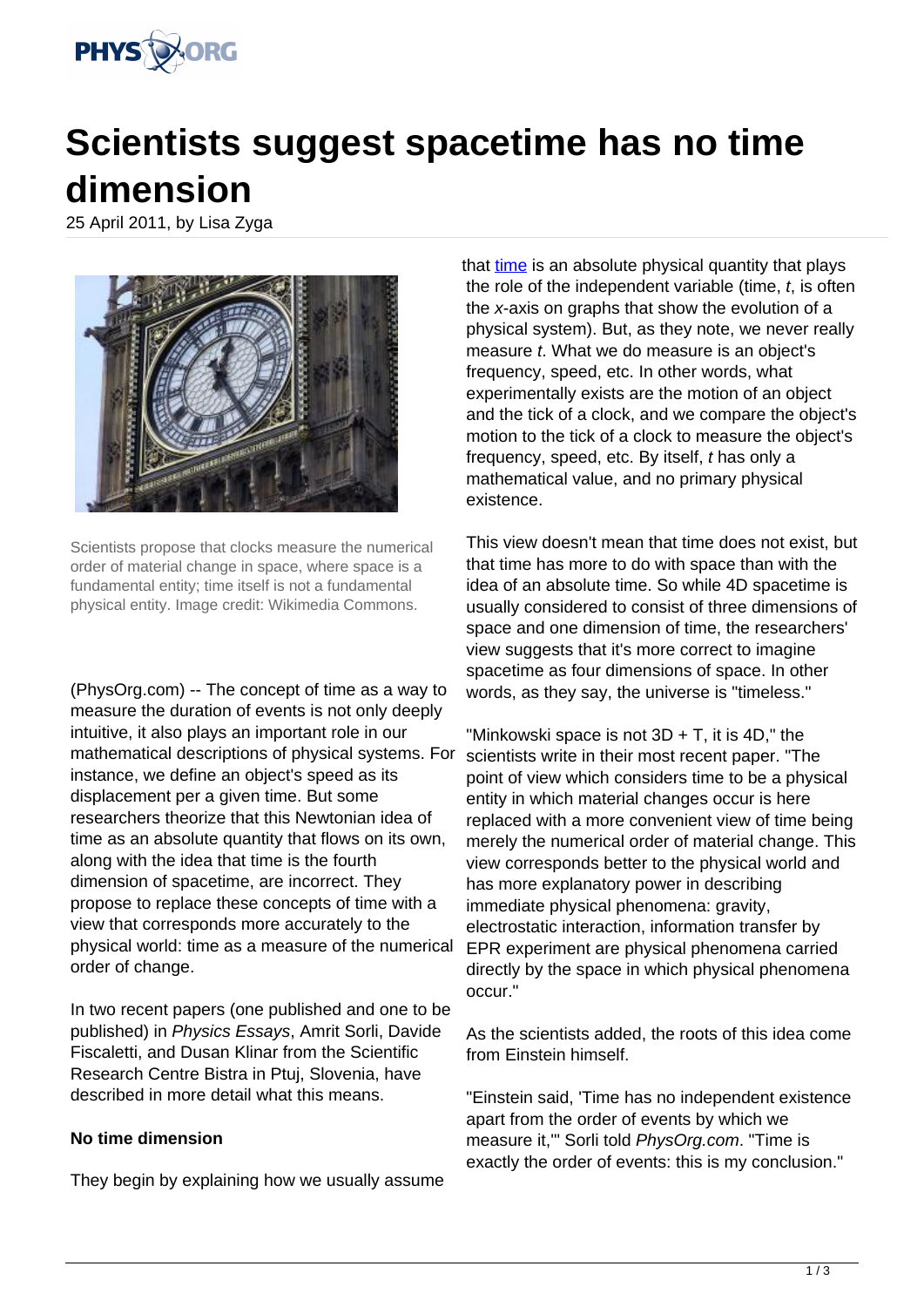

In the future, the scientists plan to investigate the possibility that quantum space has three dimensions of space, as Sorli explained.

"The idea of time being the fourth dimension of space did not bring much progress in physics and is in contradiction with the formalism of special relativity," he said. "We are now developing a formalism of 3D quantum space based on Planck work. It seems that the universe is 3D from the macro to the micro level to the Planck volume, which per formalism is 3D. In this 3D space there is no 'length contraction,' there is no 'time dilation.' What really exists is that the velocity of material change is 'relative' in the Einstein sense."

## **Numerical order in space**

The researchers give an example of this concept of fourth dimension of space is falsifiable and in our time by imagining a photon that is moving between two points in space. The distance between these two points is composed of Planck distances, each of which is the smallest distance that the photon can move. (The fundamental unit of this motion is Planck time.) When the photon moves a Planck distance, it is moving exclusively in space and not in absolute time, the researchers explain. The photon can be thought of as moving from point 1 to In addition to providing a more accurate description point 2, and its position at point 1 is "before" its position at point 2 in the sense that the number 1 comes before the number 2 in the numerical order. Numerical order is not equivalent to temporal order, paradox, the faster Achilles gives the Tortoise a i.e., the number 1 does not exist before the number head start in the race. But although Achilles can run 2 in time, only numerically.

As the researchers explain, without using time as the fourth dimension of spacetime, the physical world can be described more accurately. As physicist Enrico Prati noted in a recent study, Hamiltonian dynamics (equations in classical mechanics) is robustly well-defined without the concept of absolute time. Other scientists have pointed out that the mathematical model of spacetime does not correspond to physical reality, and propose that a timeless "state space" provides a more accurate framework.

The scientists also investigated the falsifiability of the two notions of time. The concept of time as the fourth dimension of space - as a fundamental

physical entity in which an experiment occurs - can be falsified by an experiment in which time does not exist, according to the scientists. An example of an experiment in which time is not present as a fundamental entity is the Coulomb experiment; mathematically, this experiment takes place only in space. On the other hand, in the concept of time as a numerical order of change taking place in space, space is the fundamental physical entity in which a given experiment occurs. Although this concept could be falsified by an experiment in which time (measured by clocks) is not the numerical order of material change, such an experiment is not yet known.

"Newton theory on absolute time is not falsifiable, you cannot prove it or disprove it, you have to believe in it," Sorli said. "The theory of time as the last article we prove there are strong indications that it might be wrong. On the basis of experimental data, time is what we measure with clocks: with clocks we measure the numerical order of material change, i.e., motion in space."

## **How it makes sense**

of the nature of physical reality, the concept of time as a numerical order of change can also resolve Zeno's paradox of Achilles and the Tortoise. In this 10 times faster than the Tortoise, he can never surpass the Tortoise because, for every distance unit that Achilles runs, the Tortoise also runs 1/10 that distance. So whenever Achilles reaches a point where the Tortoise has been, the Tortoise has also moved slightly ahead. Although the conclusion that Achilles can never surpass the Tortoise is obviously false, there are many different proposed explanations for why the argument is flawed.

Here, the researchers explain that the paradox can be resolved by redefining velocity, so that the velocity of both runners is derived from the numerical order of their motion, rather than their displacement and direction in time. From this perspective, Achilles and the Tortoise move through space only, and Achilles can surpass